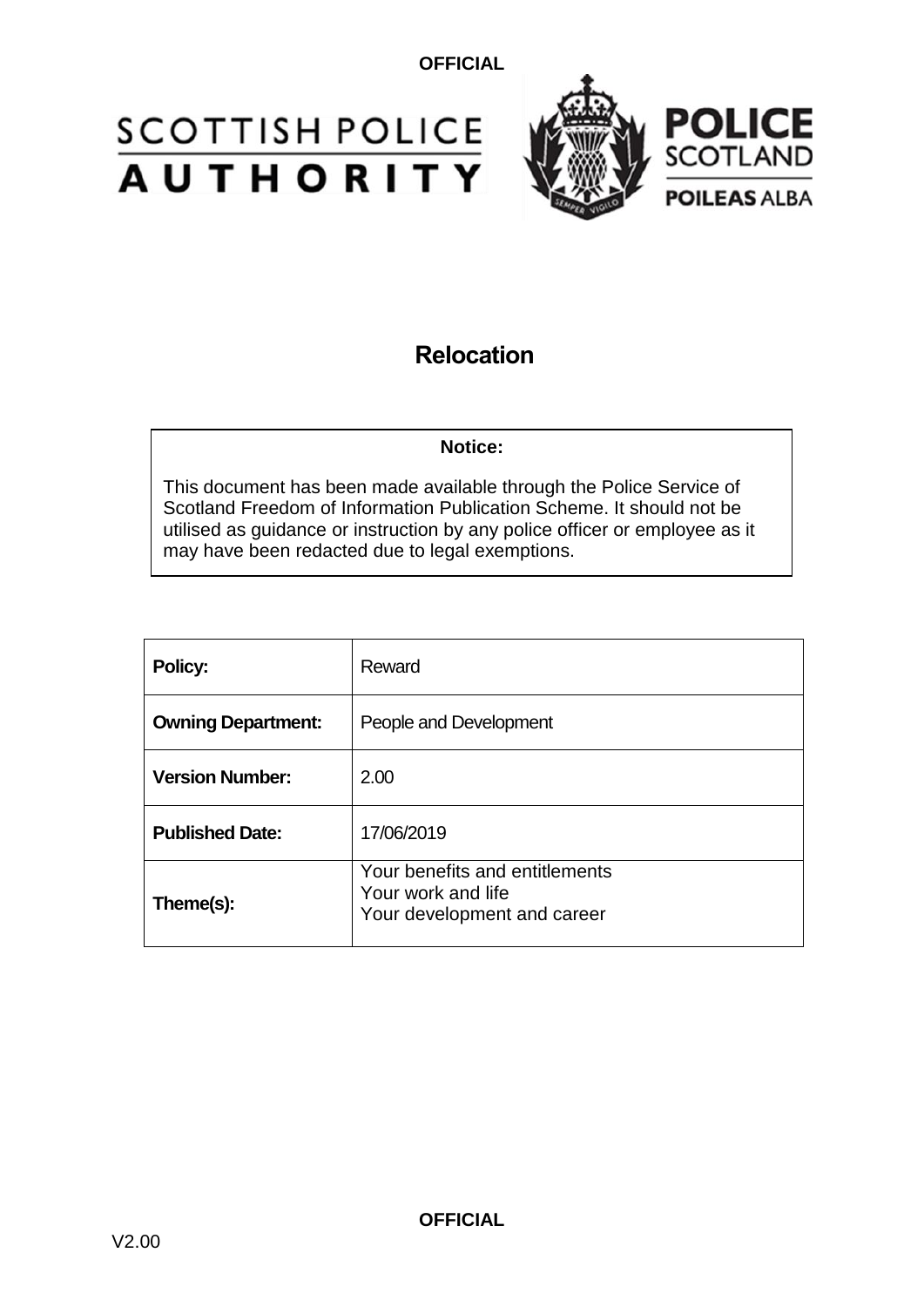## **Compliance Record**

| <b>Equality Impact Assessment: Date Completed/Reviewed:</b> | 21/05/2019 |
|-------------------------------------------------------------|------------|
| <b>Information Management Compliant:</b>                    | Yes        |
| <b>Health and Safety Compliant:</b>                         | Yes        |
| <b>Publication Scheme Compliant:</b>                        | Yes        |

## **Version Control Table**

| <b>Version</b> | <b>History of Amendments</b>    | <b>Date</b> |
|----------------|---------------------------------|-------------|
| 1.00           | <b>Initial Approved Version</b> | 16/08/2013  |
| 2.00           | <b>Policy Simplification</b>    | 17/06/2019  |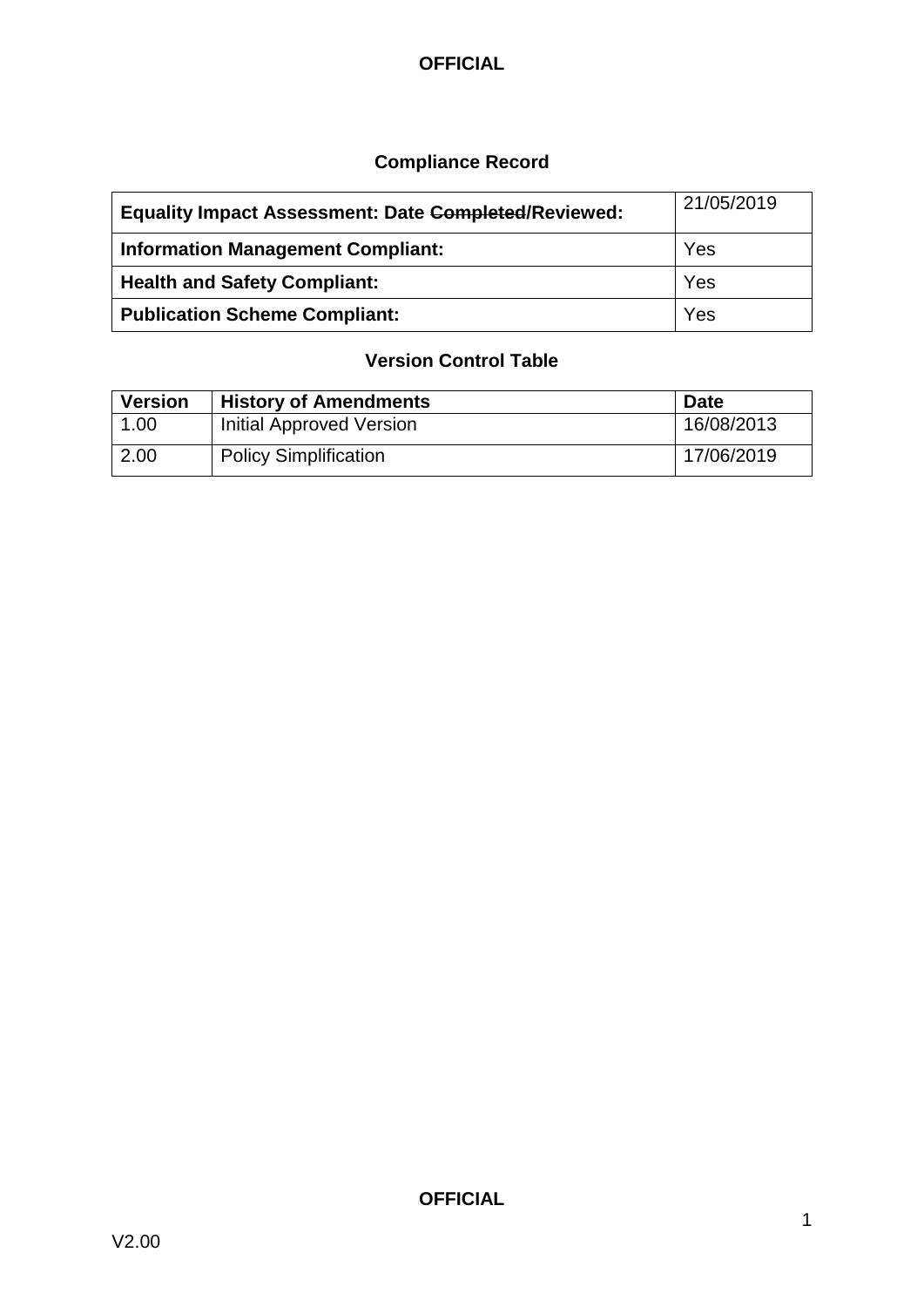## **Contents**

## Appendices

| Appendix A | Relocation Expenses - What Can Be Claimed         |
|------------|---------------------------------------------------|
| Appendix B | Process Map - Relocation following organisational |
|            | change                                            |
| Appendix C | Process Map - Redeployment Pool                   |
| Appendix D | Process Map - Voluntary Relocation                |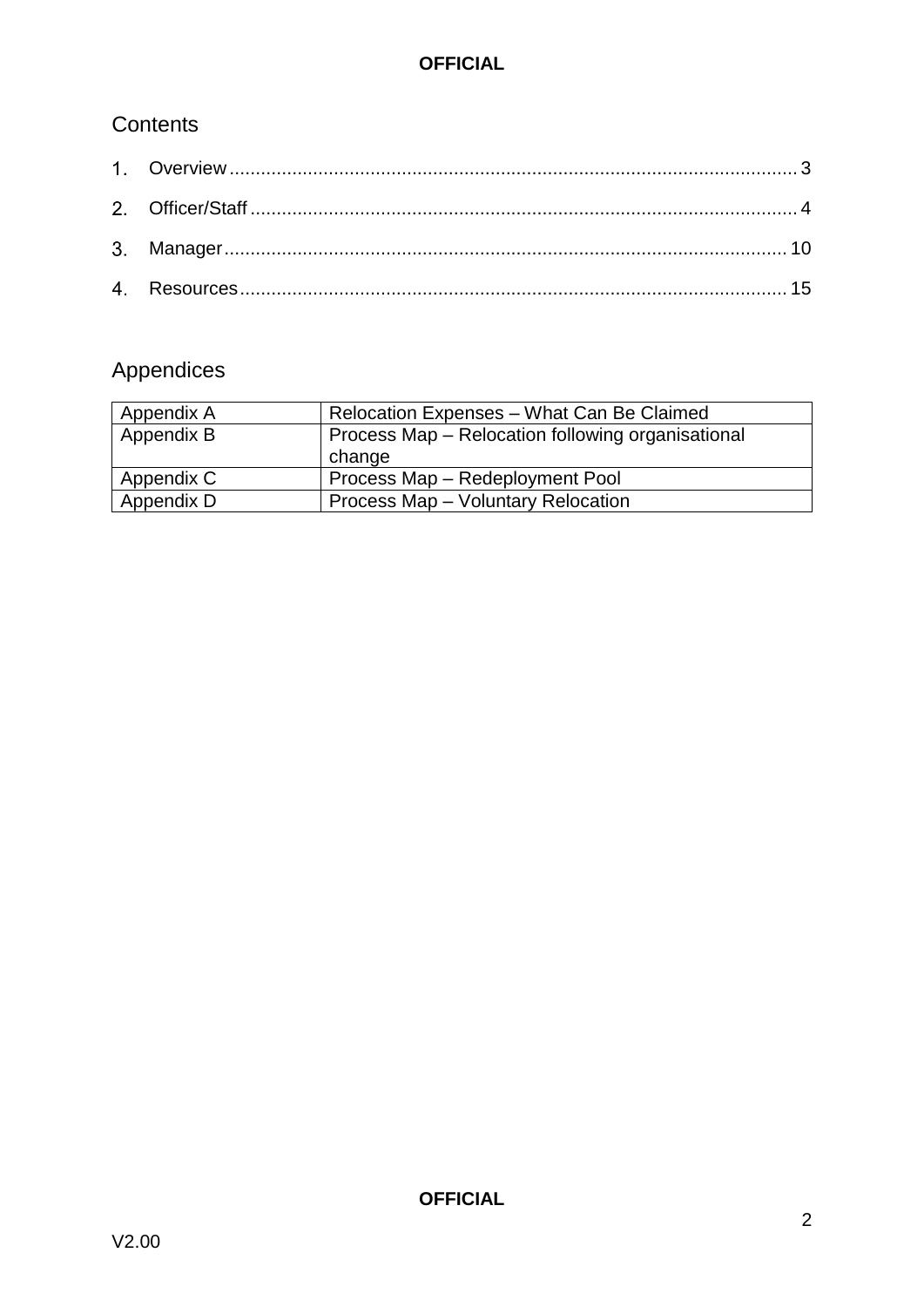#### <span id="page-3-0"></span> $1<sub>1</sub>$ **Overview**

#### $1.1$ **What is this about?**

 $1.1.1$ We are committed to providing support and financial assistance to staff who are required to move work location as a result of organisational change. In some circumstances, we will also pay expenses to new or existing staff who relocate as a result of being appointed to a role within the organisation. Here we set out information on how much can be claimed in relocation or travel related expenses, who is entitled to claim and how they should apply.

#### $1.2$ **Who is this for?**

 $1.2.1$ This is for authority/police staff.

#### $1.3$ **Key information**

- The maximum claim amount for combined relocation costs is £8000, regardless of salary grade. In some circumstances, costs incurred and claimed will be significantly less than this figure.
- You may qualify for relocation expenses either as a result of organisational change or if you voluntarily apply for a role where a relocation package may be considered.
- The relocation package is not available to staff whose salaries are financed by external grants.
- If you are relocated due to organisational change you may choose to claim excess travel expenses for three years instead of moving home.
- It is your responsibility to check current HMRC quidance and be aware of which relocation costs are subject to taxation.
- Fraudulent claims can be considered as gross misconduct and could lead to dismissal.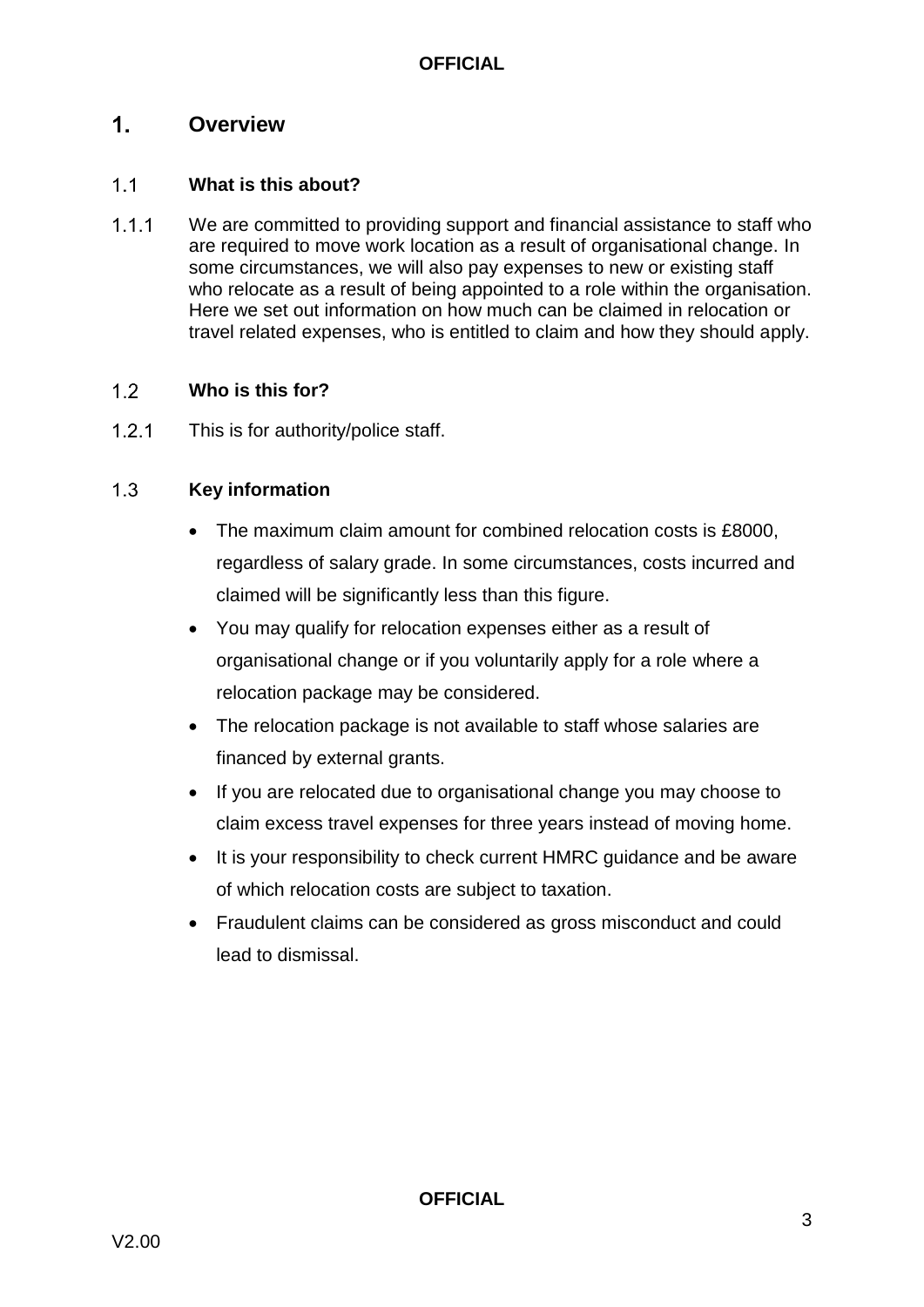#### <span id="page-4-0"></span> $2.$ **Officer/Staff**

#### $2.1$ **What you need to do:**

- Ensure you only enter into relocation-related commitments when it has been confirmed to you, in writing, that you qualify for financial assistance.
- Ensure you retain original invoices/receipts for any claims you intend to make.
- Ensure that claims are submitted on time and with the relevant supporting paperwork.
- Ensure you are aware of the impact of any additional tax and National Insurance (NI).
- Contact People Direct regarding your excess travel payments if you are on sickness absence for a two-month continuous period.
- Ensure best value and cost-efficiency are considered when incurring costs and making claims.
- If you are unsure about your entitlements seek advice from People Direct before making any commitment to purchase or claim.

#### $2.2$ **Who is eligible for relocation expenses?**

- $2.2.1$ You may qualify for relocation expenses as a result of organisational change. This would apply if Scottish Police Authority/Police Scotland (SPA/Police Scotland) changes your work location and you need to travel significantly further to your new place of employment. It may also apply if you are in the redeployment pool and are appointed permanently to a new role which is significantly further from home than your previous role was. In either of these circumstances, you may alternatively choose to apply for excess travel expenses rather than moving home. If you are in the redeployment pool carrying out temporary or project work you may only apply for excess travel costs to undertake these duties and not the full relocation package. Further information can be found in the section 'Excess Travel'.
- $2.2.2$ You may also qualify for relocation expenses if you have voluntarily applied for a role in the organisation where a relocation package is available. This may apply to new staff commencing employment with the organisation if their appointment requires them to relocate to undertake the role. It may also apply to existing, internal staff who are appointed to a role where there is an identified need or advantage to relocation costs being reimbursed. It **OFFICIAL**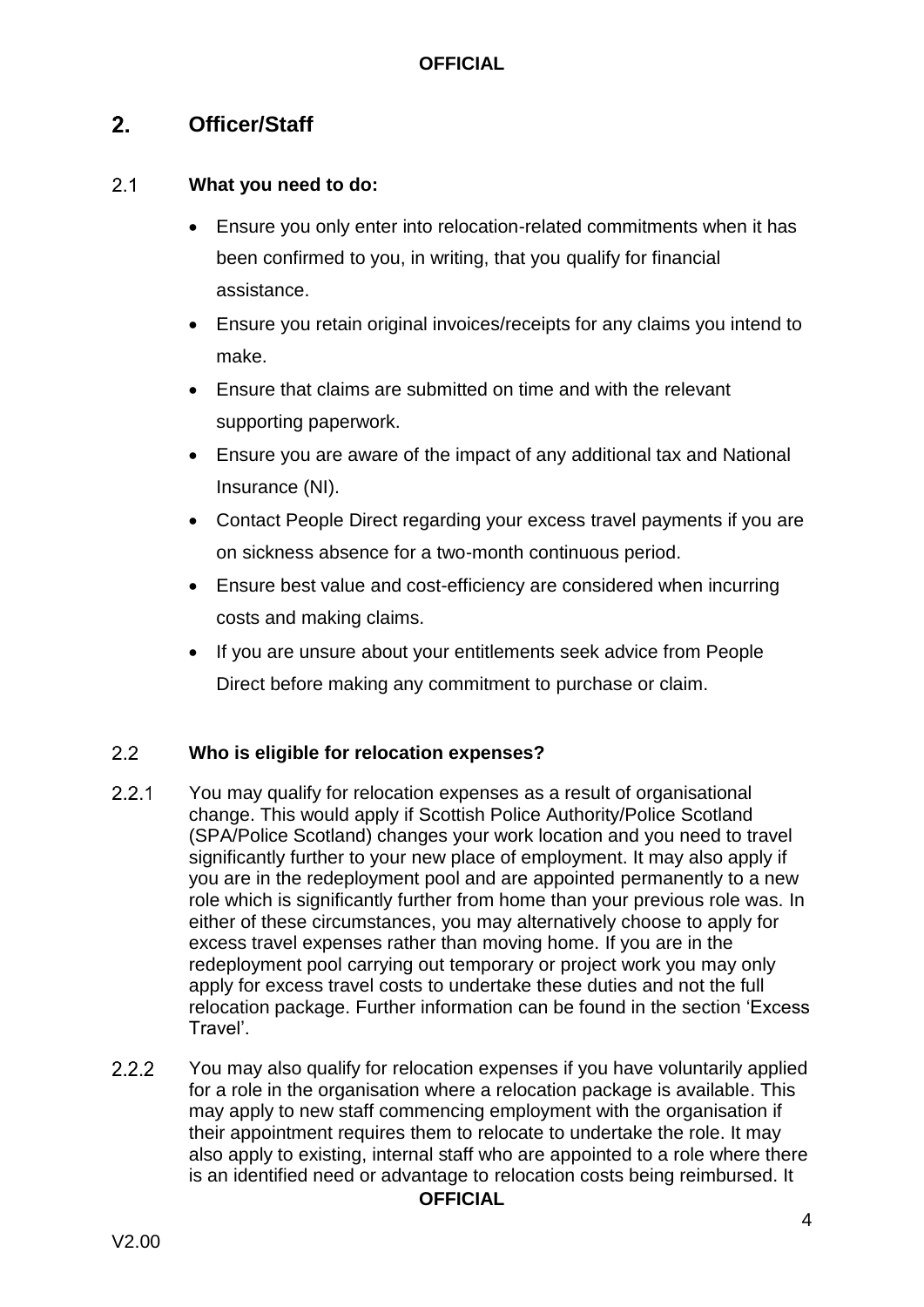will be indicated on the vacancy advertisement if a relocation package is available. You must declare your intention to claim for relocation expenses at the time of applying for the role.

- $2.2.3$ To qualify for the relocation package your previous home must be more than 50 miles from your new place of work. Your new home must be within 25 miles of your new place of work.
- $2.2.4$ You must demonstrate you qualify for relocation assistance by providing an AA AutoRoute map of the journey from your previous address to your new work location and an AA AutoRoute map of the journey from your new address. A link to the AA Route planner is available in the Resources section.
- $2.2.5$ If you and your spouse, civil partner or partner are both employed by SPA/Police Scotland, and you both relocate, we will only reimburse expenses up to the maximum claim amount for one applicant.
- $2.2.6$ You may not claim for reimbursement of expenses which have also been claimed by your spouse, civil partner or partner from their own employer. You may both claim reimbursement from your separate employers but if you duplicate any claims for specific items this could constitute fraud and would be treated as gross misconduct. You should seek guidance on this from your P&D representative if necessary.

#### $2.3$ **What I am entitled to claim?**

- $2.3.1$ We will pay a Maximum Claim Amount (MCA) of £8000 for relocation costs. This maximum includes any claims made for excess travel costs and no further expenses can be claimed in connection with the move once you have reached this limit.
- $2.3.2$ Information about the type of expenses which can be claimed is set out on the Relocation Assistance Request Form (007-001) and within the Relocation Expenses – What Can Be Claimed guidance document. It is your responsibility to check HMRC guidance in relation to which are qualifying costs (tax exempt) and which are non-qualifying costs (subject to tax and NI deductions).

#### $2.4$ **Submitting claims for relocation**

- $2.4.1$ All claims for relocation expenses should be submitted within 12 months of being appointed to the new role, or as close to this as practically possible.
- $2.4.2$ If you are relocating as a result of organisational change or redeployment you must declare your intention to claim the relocation package within 12 weeks of being appointed to the permanent role, inclusive of any trial period.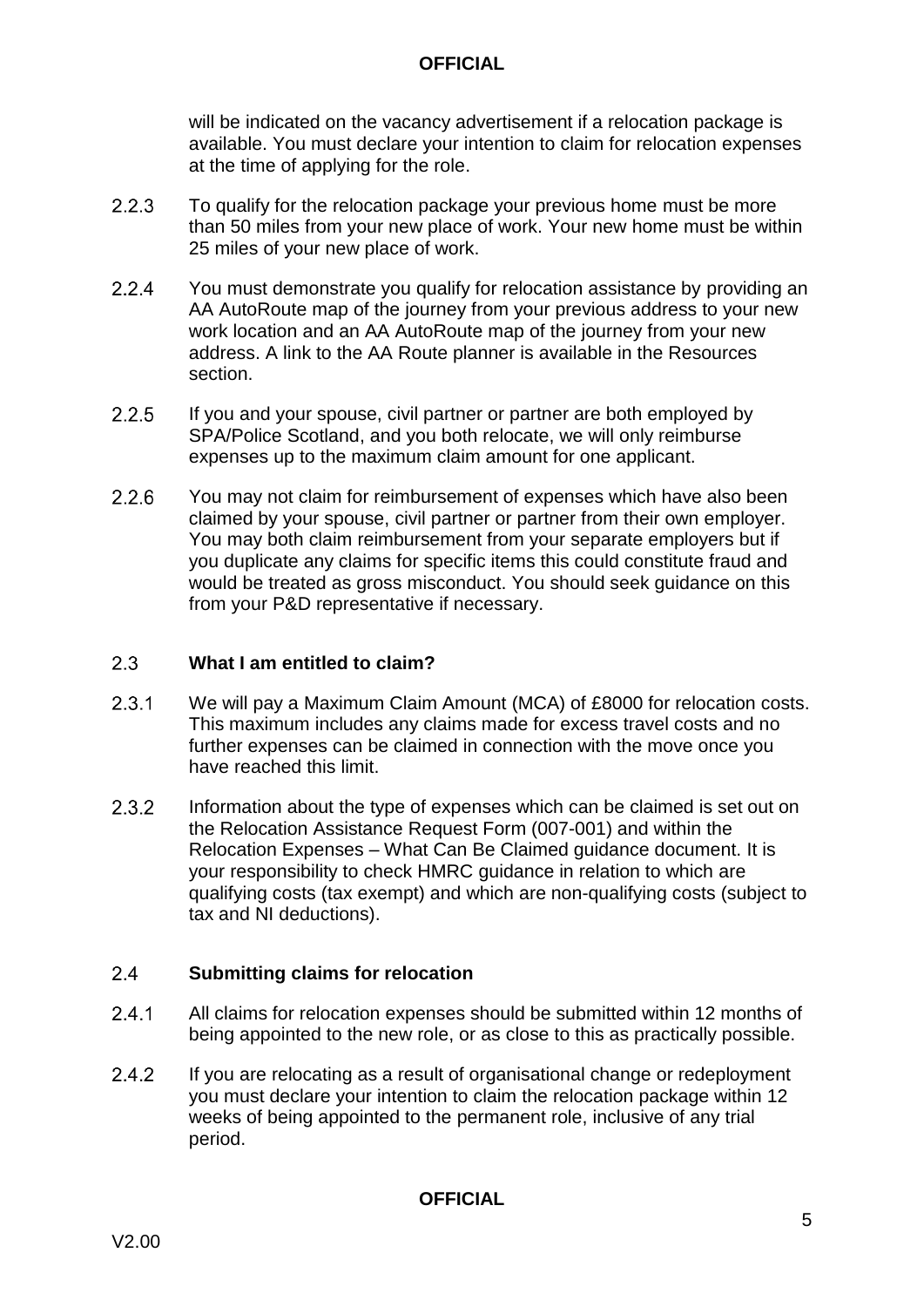- $2.4.3$ To claim you should forward your completed Relocation Assistance Request Form (007-001) to your line manager, along with original invoices or receipts. When claiming for removal and storage you must also include copies of three competitive quotes and base your claim on the lowest of these, regardless of which quote you accept.
- $2.4.4$ If possible, you should settle all invoices personally before you claim reimbursement. If this is not practical, arrangements may be made for a salary advance.
- $2.4.5$ People and Development will let you know if your claims have been approved and when you are close to exceeding your claim limit. If you exceed the maximum limit you will be notified that no further relocation expenses may be claimed.

#### $2.5$ **Time off and visits to new locations**

- $2.5.1$ If you are an existing staff member (rather than a new recruit) you are entitled to take up to two days' paid leave for house viewings before taking up your new appointment. You are also entitled to take two days' paid leave at the date of the move. This is classed as special leave and should be updated on the Duty Roster by your manager.
- $2.5.2$ You and your spouse, civil partner or partner will be reimbursed for the travel costs of two house viewing visits. You will also be reimbursed for the cost of travelling from your old home to your new one on the day of the move. You may claim the cost of a standard rail fare or, if travelling by car, you should record your mileage and claim in line with normal SPA rates. Any claims for reimbursement of these costs will be paid from the £8000 MCA.

#### $2.6$ **Repaying relocation costs**

- $2.6.1$ The financial assistance we provide is conditional on you remaining with the organisation for a period of two years from the date you take up the role in the new location. If you resign within this two year period you will need to repay the sum based on the following scale:
	- $\bullet$  Leaving within one vear of taking up the role = full repayment.
	- $\bullet$  Leaving within two years of taking up the role = 50% repayment.
- $2.6.2$ You will not be required to repay relocation expenses if your contract of employment is ended by the organisation due to capability (health) grounds or due to Voluntary Redundancy/Voluntary Early Retirement (VR/VER). You will be required to repay your expenses if your contract is ended by the organisation due to disciplinary reasons, such as misconduct or capability (attendance and performance).
- $2.6.3$ If repayment is necessary we will consult with you before recovering this **OFFICIAL**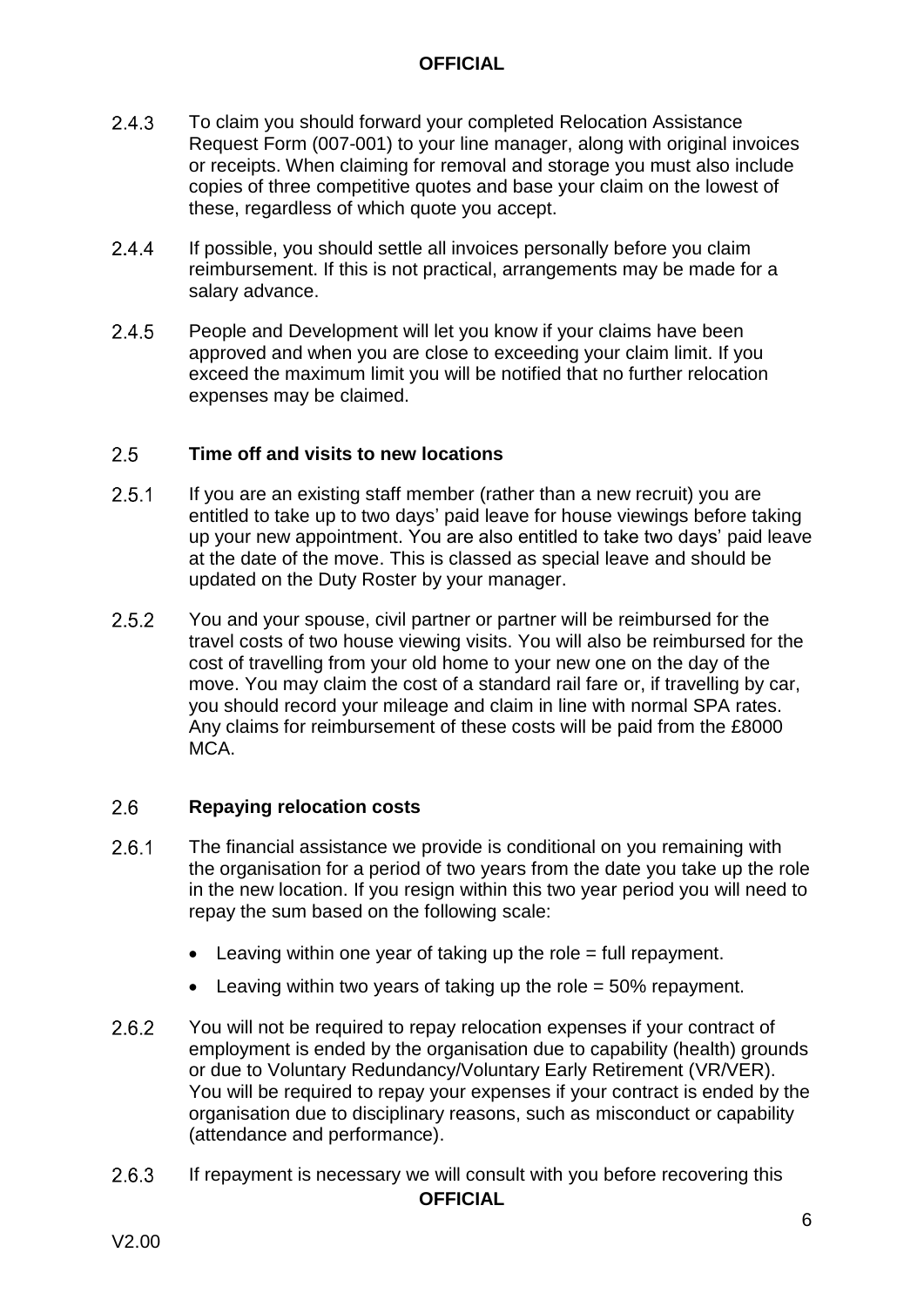from your final pay. If the amount you owe is greater than your final pay you will need to repay the difference. If necessary, it may be possible to repay this by instalments and a repayment arrangement may be agreed between yourself, People and Development and Finance, subject to approval by the relevant Directors.

#### $2.7$ **Multiple relocation claims**

- $2.7.1$ There may be some occasions when you are asked to relocate more than once during your employment with us as a result of organisational change. Whilst every provision would be made to avoid a secondary relocation within the same year you can make more than one application if you meet the conditions for eligibility. You must ensure you are fully aware of the tax and NI implications.
- $2.7.2$ If you have already been given financial assistance as part of a voluntary relocation package you may not claim for another voluntary move for a further two years from the date of taking up the appointment.

#### $2.8$ **Excess Travel**

- $2.8.1$ If you are required to move to an alternative work location, and do not wish to move house, then you may claim for excess travel costs regardless of your grade. There is no maximum claim amount.
- $2.8.2$ Excess travel costs will be paid for a maximum of three years from the date your work location changes. In years one and two you will be paid 100% of your excess travel cost and in year three you will be paid 50%.
- $2.8.3$ Excess travel can only be claimed if it costs more to travel from home to your new work location than it did to travel to your previous one. Excess travel costs are based on:
	- standard rail and/or bus fares; or
	- mileage allowance at HMRC rate for the additional mileage travelled.
- 2.8.4 The excess is calculated by comparing the cost of the proposed journey with the cost of the previous journey using the same mode of transport (this would be the mode of transport most frequently used in your previous journey). We reserve the right to calculate and approve the excess travel based on cost-efficiency and may provide options such as lease or fleet vehicles as alternatives or reimburse based on public transport rates, regardless of the actual mode of transport used. Consideration will be taken of your individual circumstances, such as your shift pattern and the availability of public transport.
- 2.8.5 If you qualify for relocation expenses as a result of organisational change, you have the option of claiming excess travel costs for a 12 week trial period while you decide whether you want to move home or continue to **OFFICIAL**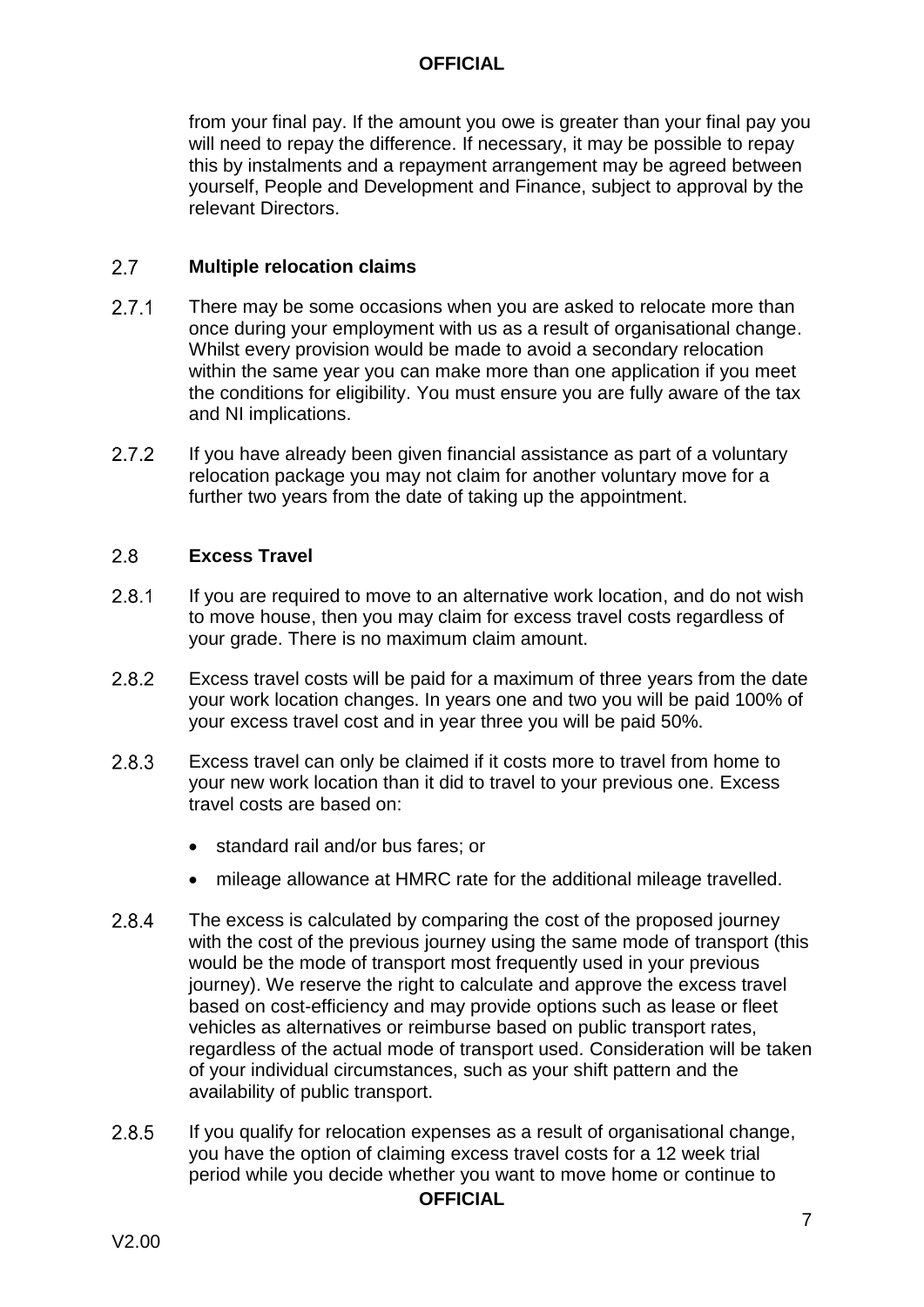travel. The trial period begins on the date your work location changes. This date will be classed as the start of your three year entitlement to excess travel if you continue travelling after the 12 week trial. If you do decide to move home after your trial period, the amount you have already claimed in excess travel will count towards your maximum claim amount for relocation.

- 2.8.6 If you voluntarily move closer to your new work location during the period you are claiming excess travel costs, you must notify People Direct and the amount you are reimbursed for will be recalculated. If you move further away from your new work location you will not be given an increase in your excess travel expenses.
- $2.8.7$ If you voluntarily apply for and are appointed to another role within the organisation you should be aware that this may impact on your excess travel expenses.
- 2.8.8 If you submit a flexible working application while you are receiving travel expenses, and you begin working a reduced number of days, your claim will be reviewed and adjusted accordingly. If your new working pattern means an increased number of working days then your excess travel payments will not be increased.
- 2.8.9 Your excess travel will be paid on an annual basis over 12 monthly instalments. Your line manager will review your claims every 12 weeks to check if travel expenses have changed and payments will be adjusted accordingly.
- 2.8.10 If you are on maternity, adoption or shared parental leave your excess travel payments will continue to be paid during your absence until you have received your full three year entitlement.
- 2.8.11 If you are absent due to sickness, for less than a two month period, no amendments will be made to your payments. If you are absent due to sickness for more than a two month continuous period your excess travel payments will be suspended until you return to work.
- 2.8.12 If you have been absent for a two month continuous period you must contact People Direct so that arrangements can be made to suspend your payments. On your return to work you should contact People Direct so that arrangements can be made for your payments to recommence.
- 2.8.13 If your absence is confirmed as being disability-related, in accordance with the Equality Act 2010, the three year period may be extended to compensate for your missed payments until you receive your full entitlement. If your absence is not disability related no extension will be made and you will not be entitled to payments for the time you were absent following the initial two month period.
- 2.8.14 You may not claim for any car parking fees. You will also not be paid for any additional time which is required to travel to your new work location.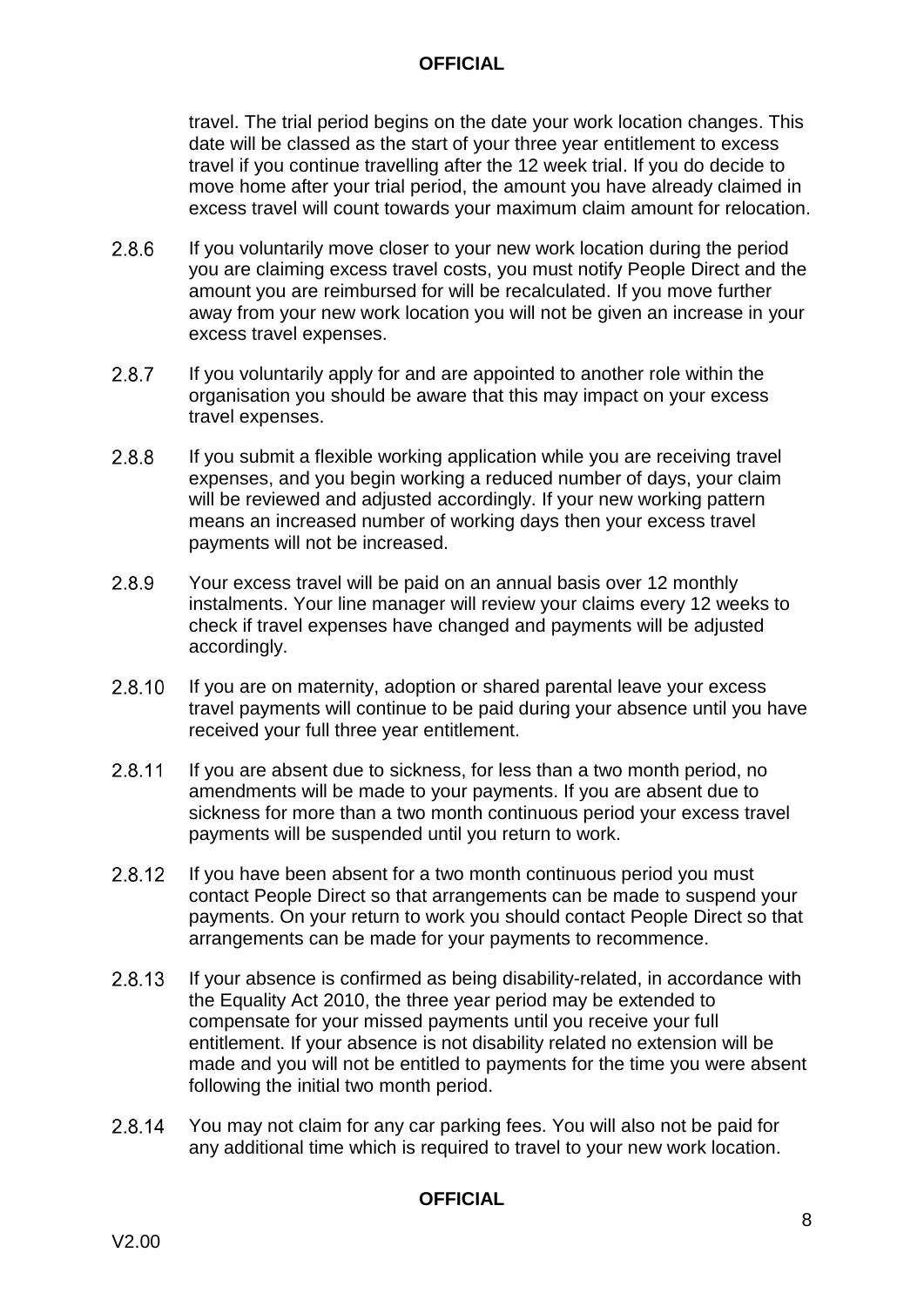You should claim by forwarding your completed Excess Travel Claim Form 2.8.15 (007-002) to your line manager. You should include with the form an AA AutoRoute map which shows the difference in mileage between your previous route to work and your new one. This calculation will be used as the basis for excess travel expenses for the three year entitlement unless we are notified of any change in your home circumstances.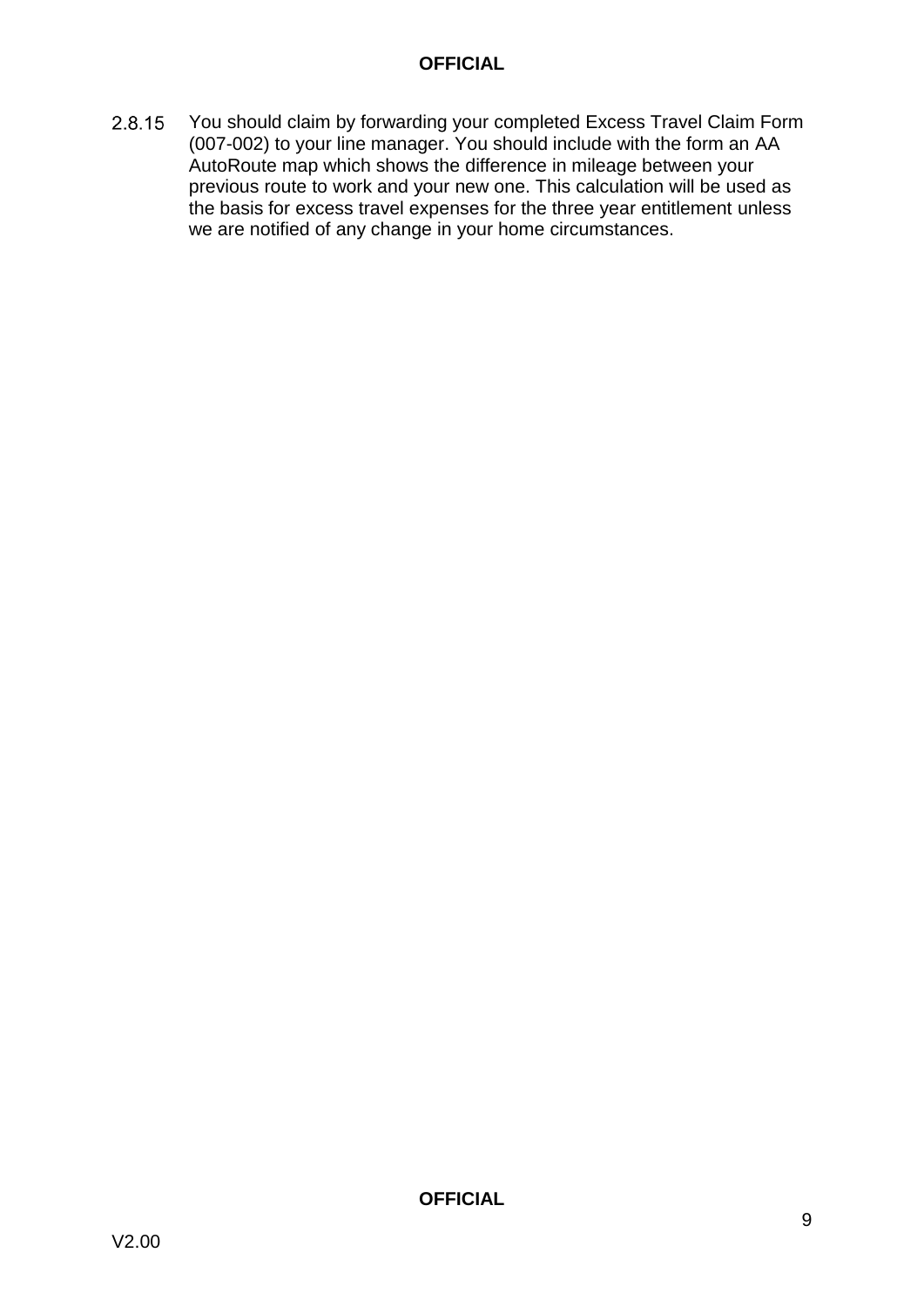#### <span id="page-10-0"></span> $3<sub>1</sub>$ **Manager**

#### $3.1$ **What you need to do:**

- Ensure that all claims meet the requirements set out in this guidance before approving them.
- Ensure that best value in relation to expenses is balanced against your team member's personal circumstances.
- Ensure that all approved claim forms are submitted promptly to People Direct for progression.
- Ensure People Direct are contacted regarding your team member's excess travel payments if they are on sickness absence for a twomonth continuous period.
- Heads of Department should liaise with their People and Development representative to establish whether the provision of a voluntary relocation package is appropriate.

#### $3.2$ **Who is eligible?**

- $3.2.1$ Your team member may qualify for relocation expenses as a result of organisational change. This would apply if Scottish Police Authority/Police Scotland (SPA/Police Scotland) changes their work location and they need to travel significantly further to their new place of employment. It may also apply if you have a team member in the redeployment pool who is appointed permanently to a new role which is further from home than their previous role was. In either of these circumstances, they may alternatively choose to apply for excess travel expenses rather than moving home. Staff who are in the redeployment pool carrying out temporary or project work may only apply for excess travel costs to undertake these duties and not the full relocation package. Further information can be found in the section 'Excess Travel'.
- $3.2.2$ Your team member may also qualify for relocation expenses in moving home if they have voluntarily applied for a role where a relocation package is available. This applies to posts where there is an identified need or advantage to certain relocation costs being reimbursed by the organisation. It will be indicated on the vacancy advertisement if a relocation package is available. Your team member must declare their intention to claim for relocation expenses at the time of applying for the role.
- $3.2.3$ To qualify for the relocation package your team member's previous home must be more than 50 miles from their new place of work. Their new home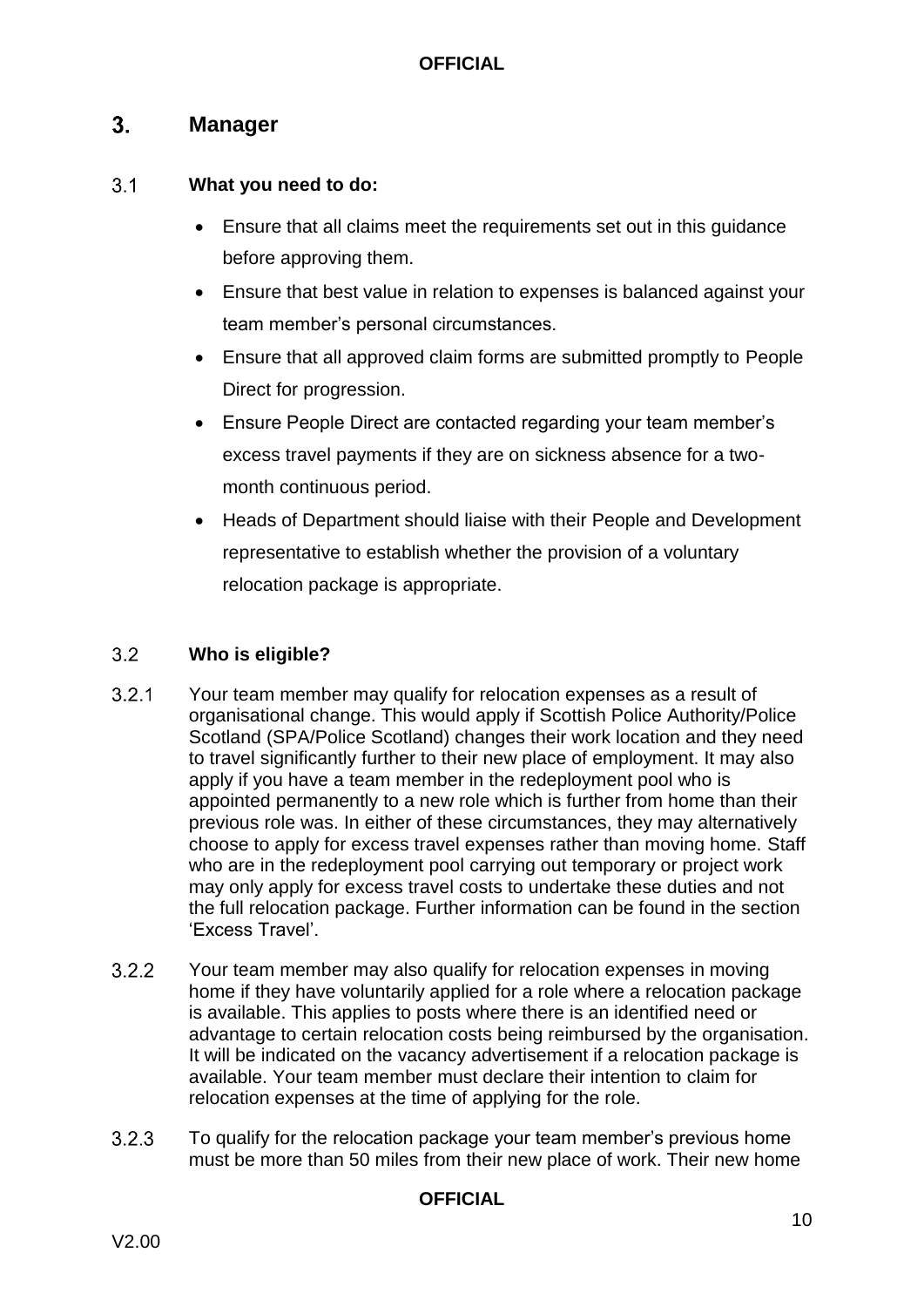must be within 25 miles of their new place of work.

- $3.2.4$ Your team member must demonstrate they qualify for relocation assistance by providing an AA AutoRoute map of the journey from their previous address to their new work location and an AA AutoRoute map of the journey from their new address.
- $3.2.5$ If your team member and their spouse, civil partner or partner are both employed by SPA/Police Scotland, and both relocate, we will only reimburse expenses up to the maximum claim amount for one applicant.
- $3.2.6$ Your team member may not claim for reimbursement of expenses which have also been claimed by their spouse, civil partner or partner from a different employer. While claims for reimbursement may be made from separate employers, if your team member duplicates any claims for specific items this could constitute fraud and would be treated as gross misconduct. Your team member should seek guidance on this from their P&D representative if necessary.

#### $3.3$ **What can be claimed**

- $3.3.1$ We will pay a MCA of £8000 for relocation costs. This maximum includes any claims made for excess travel costs and no further expenses can be claimed in connection with the move once your team member has reached this limit. Information about the type of expenses which can be claimed is set out on the Relocation Assistance Request Form (007-001) and in the Relocation Expenses – What Can Be Claimed guidance document.
- $3.3.2$ It is your team member's responsibility to check HMRC guidance in relation to which are qualifying costs (tax exempt) and which are non-qualifying costs (subject to tax and NI deductions).

#### $3.4$ **Handling relocation claims**

- $3.4.1$ Your team member should complete the Relocation Assistance Request Form (007-001) and forward this to yourself for approval, along with original invoices or receipts. When claiming for removal and storage your team member must also include copies of three competitive quotes and base their claim on the lowest of these, regardless of which quote they accept.
- $3.4.2$ Once you have checked and approved the claim you should forward the form and associated documentation to your local People and Development Shared Services team.
- $3.4.3$ People and Development will let your team member know if their claims have been approved. They will monitor the claims made and, if the limit is exceeded, will advise your team member that no further relocation expenses may be claimed.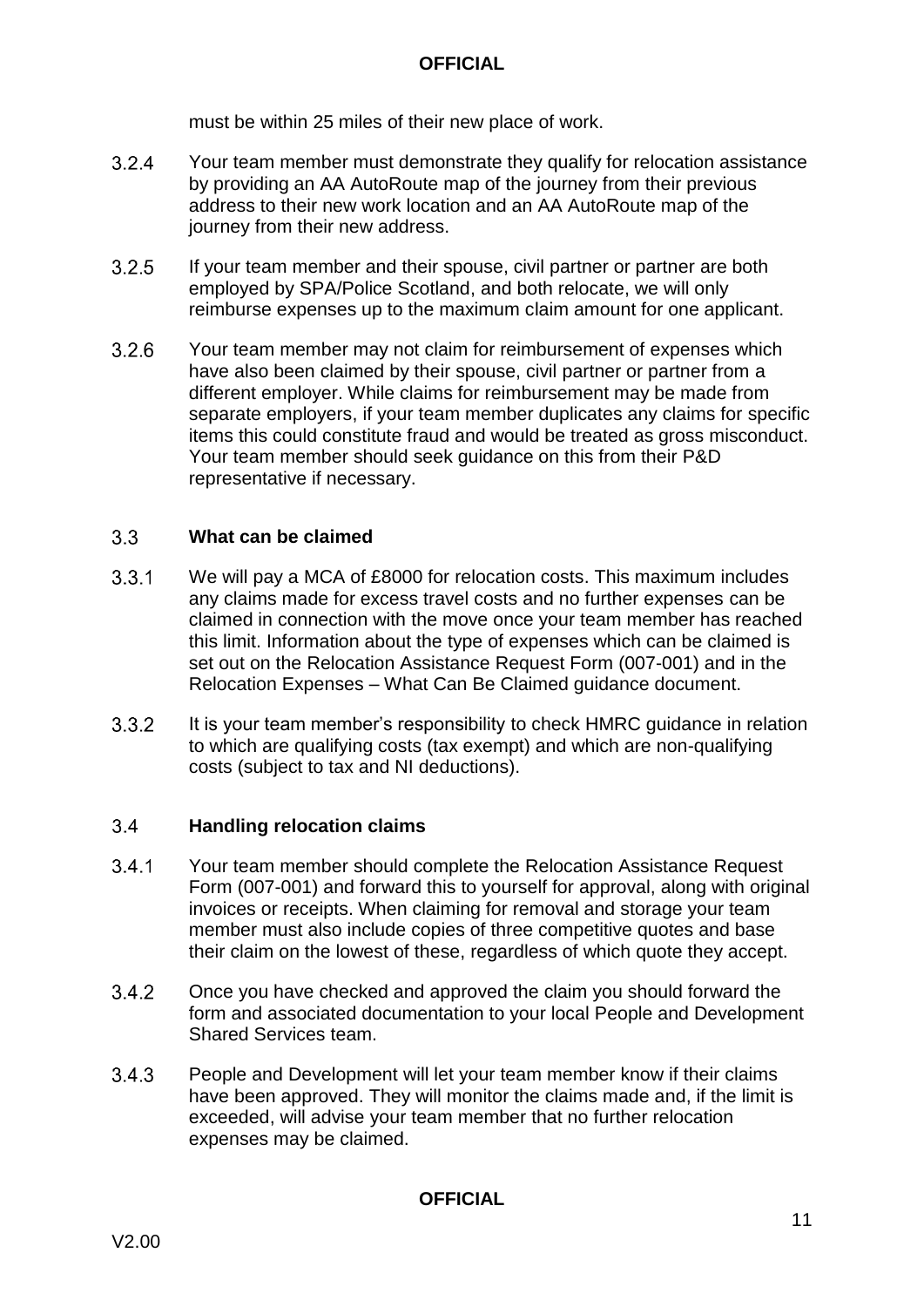$3.4.4$ If possible, your team member should settle all invoices personally before they claim reimbursement. If this is not practical, arrangements may be made for a salary advance.

#### $3.5$ **Time off and visits to new locations**

- $3.5.1$ Your team member is entitled to take up to two days' paid leave for house viewings before taking up their new appointment. Your team member is also entitled to take two days' leave at the date of the move. This is classed as special leave and you should record this on the Duty Roster.
- $3.5.2$ Your team member and their spouse, civil partner or partner will be reimbursed for the travel costs of two house viewing visits. They will also be reimbursed for the cost of travelling from their old home to the new one on the day of the move. Claims should be based on the cost of a standard rail fare or if travelling by car, mileage should be recorded and claimed in line with normal SPA rates. Any claims for reimbursement of these costs will be paid out of the £8000 MCA.

#### $3.6$ **Repaying relocation**

- $3.6.1$ The financial assistance we provide is conditional on your team member remaining with the organisation for a period of two years from the date they take up the role in the new location. If they resign within this two year period they will need to repay the sum based on the following scale:
	- $\bullet$  Leaving within one vear of taking up the role = full repayment.
	- Leaving within two years of taking up the role = 50% repayment.
- $362$ Your team member will not be required to repay relocation expenses if their contract of employment is ended by the organisation due to capability (health) grounds or due to VR/VER. They will be required to repay expenses if their contract is ended by the organisation due to disciplinary reasons, such as misconduct.

#### $37<sup>7</sup>$ **Excess travel**

- $3.7.1$ If your team member is required to move to an alternative work location and they do not wish to move house they may claim for excess travel costs regardless of their grade. There is no maximum claim amount.
- $3.7.2$ Excess travel costs will be paid for a maximum of three years from the date your team member's work location changes. In years one and two they will be paid 100% of their excess travel and in year three they will be paid 50%.
- $3.7.3$ Excess travel can only be claimed if it costs your team member more to travel from home to their new work location than it did to travel to their previous one. Excess travel costs are based on: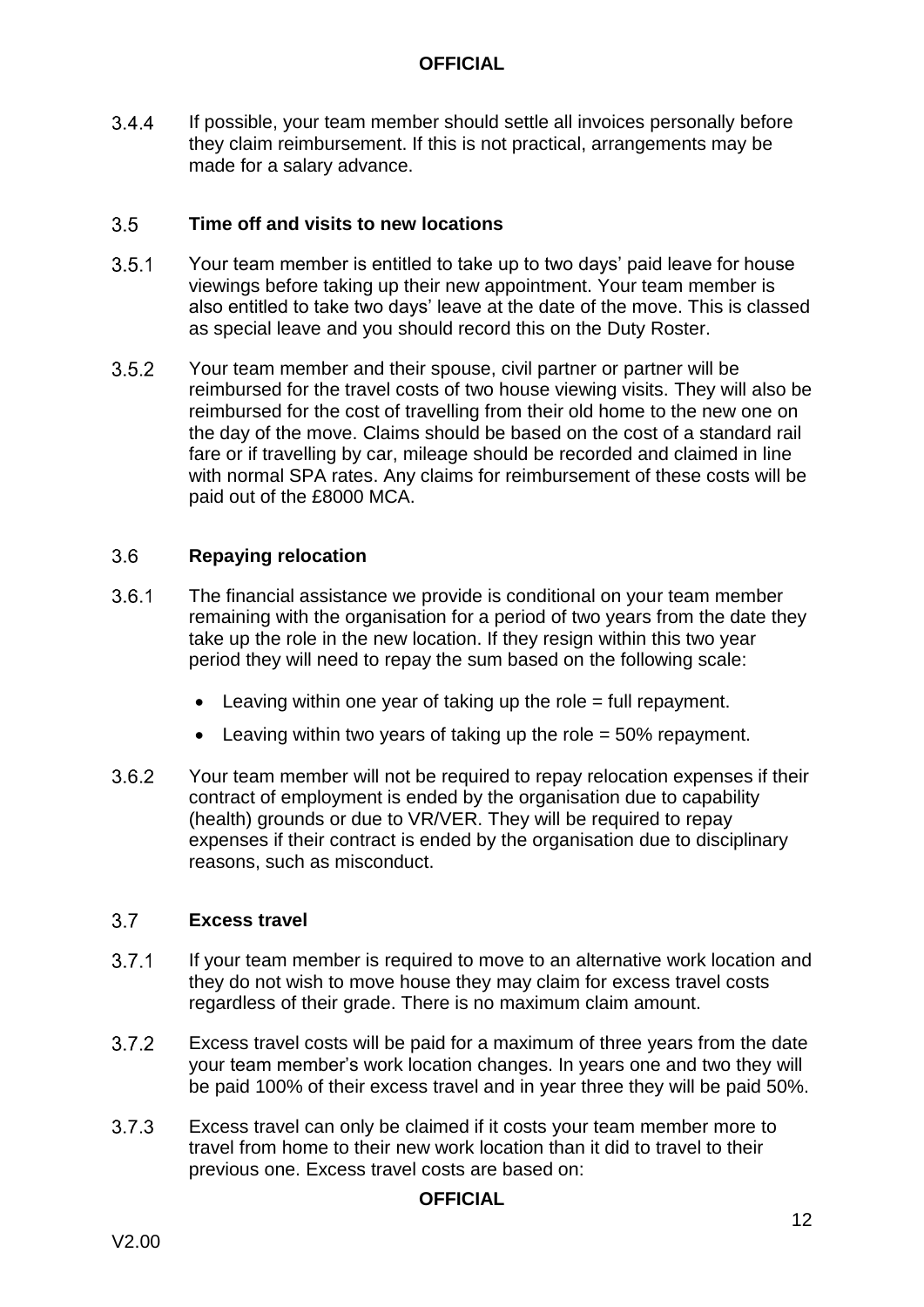- standard rail and/or bus fares; or
- mileage allowance at HMRC rate for the additional mileage travelled.
- $3.7.4$ The excess is calculated by comparing the cost of the proposed journey with the cost of the previous journey using the same mode of transport (this is the mode of transport most frequently used in the previous journey). We reserve the right to calculate and approve the excess travel based on costefficiency and may provide options such as lease or fleet vehicles as alternatives or reimburse based on public transport costs, regardless of the actual mode of transport used. Consideration will be taken of your team member's individual circumstances, such as their shift pattern and availability of public transport.
- $3.7.5$ If your team member voluntarily moves closer to their new work location during the period they are claiming excess travel costs, they must notify People Direct and the amount they are reimbursed for will be recalculated. If they move further away from their new work location the travel expenses will not be increased.
- $3.7.6$ If your team member changes their working pattern and reduces their working days, their claim will be reviewed and adjusted accordingly. If your team member increases their hours their excess travel payments will not be increased.
- $3.7.7$ Excess travel is paid on an annual basis over 12 monthly instalments. You should review your team member's claims every 12 weeks to check if travel expenses have changed and payments will be adjusted accordingly.
- $3.7.8$ If your team member is on maternity, adoption or shared parental leave their excess travel payments will continue to be paid during their absence until they have received their full three year entitlement.
- 3.7.9 If your team member is absent due to sickness, for less than a two month period, no amendments will be made to their payments. If they are absent due to sickness for more than a two month continuous period your team member should contact People Direct and arrangements will be made to suspend their excess travel payments until they return to work. If your team member is unable to contact People Direct you should do this on their behalf.
- $3.7.10$ On their return to work your team member should contact People Direct so that arrangements can be made to recommence their excess travel payments.
- $3.7.11$ If your team member's absence is confirmed as being disability-related, in accordance with the Equality Act 2010, the three year period may be extended to compensate for their missed payments until they receive their full entitlement. If the absence is not disability related no extension will be made and your team member will not be entitled to payments for the time they were absent following the initial two month period.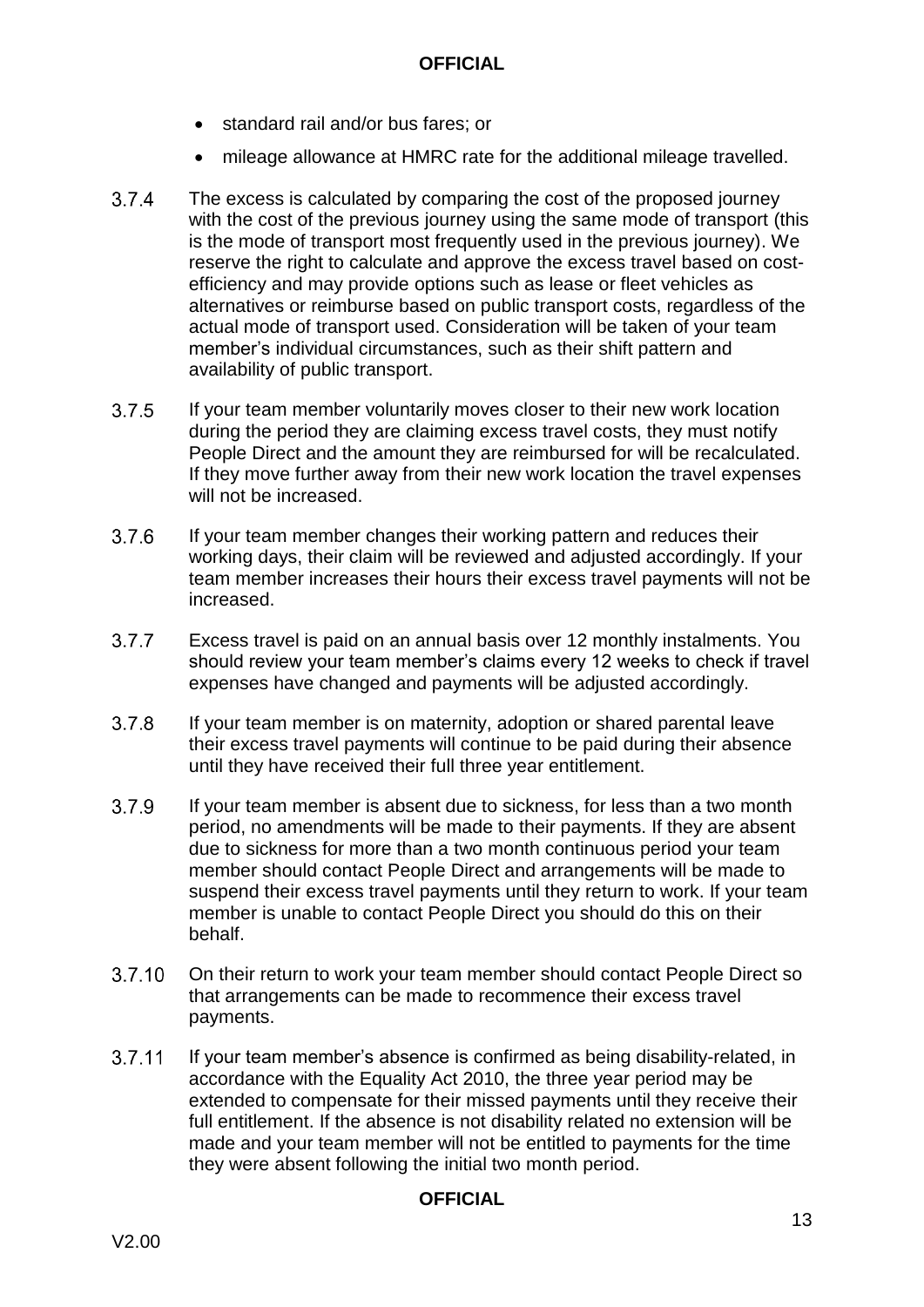- $3.7.12$ Your team member may not claim for any car parking fees. They will also not be paid for any additional time which is required to travel to their new work location.
- 3.7.13 Your team member should submit claims to you using Excess Travel Claim Form (007-002). They should include with this an AA AutoRoute map which shows the difference in mileage between their previous route to work and their new one. This calculation will be used as the basis for excess travel expenses for the three year entitlement unless we are notified of any change in your team member's home circumstances.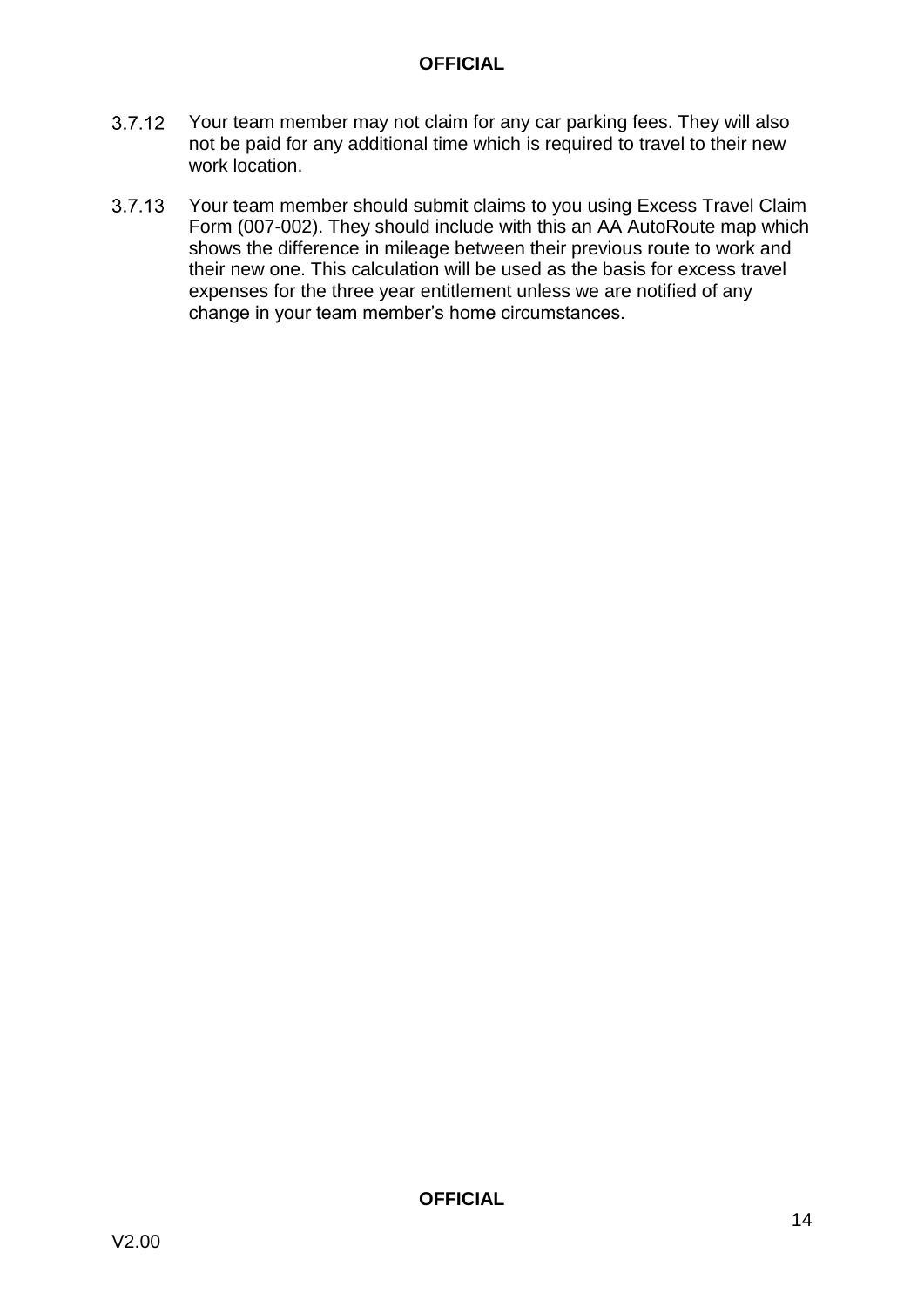#### <span id="page-15-0"></span> $\overline{4}$ . **Resources**

## **Appendix**

Relocation Expenses - What Can Be Claimed

## **Forms**

- Excess Travel Claim Form (007-002)
- Relocation Assistance Request Form (007-001)

## **Related Procedures**

- Allowances and Expenses (Staff)
- Organisational Change

## **Useful Links**

- <http://www.theaa.com/route-planner/index.jsp>
- <http://www.gov.uk/expenses-and-benefits-relocation>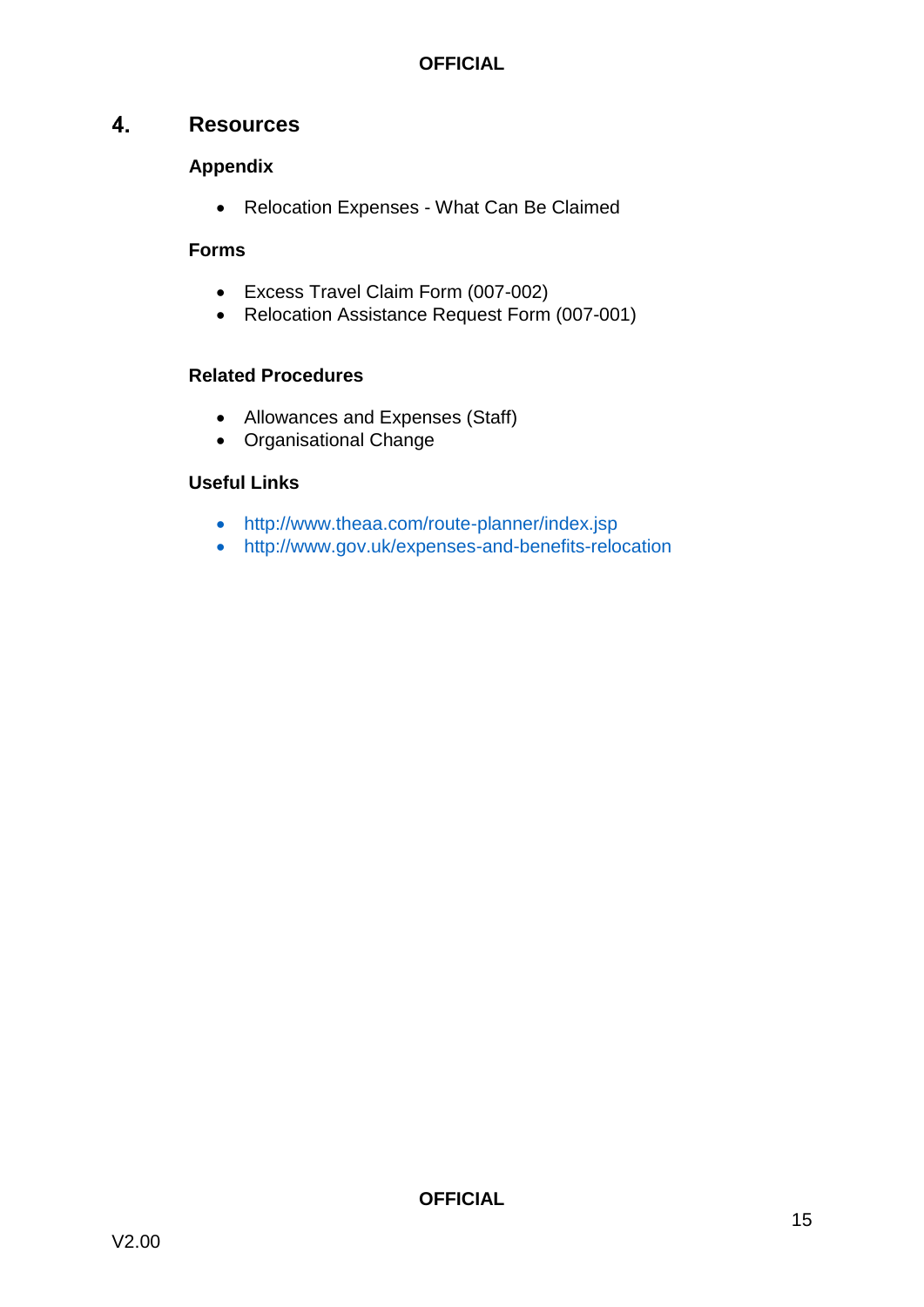## **SCOTTISH POLICE AUTHORITY**



## **Appendix A**

## Relocation Expenses – What Can Be Claimed

The maximum total amount which can be claimed in relocation expenses is £8000. Within this total claim, some expenses are classed as qualifying (tax exempt) and others as non-qualifying (subject to tax and NI deductions). Detailed information regarding this is available on the HMRC website, however, examples of expenses which may be claimed from the two different categories are outlined below.

## **Qualifying (tax exempt) relocation expenses**

## **Removal costs**

You can claim for the cost of removing your furniture and belongings from your former home to your new one, including the cost of insurance while they are in transit. You should obtain three competitive quotes and your claim should be based on the lowest of these. If you wish to accept a less competitive quote the organisation will reimburse the equivalent of the lowest quote.

The cost of self-drive may be claimed but three quotes must still be obtained from removal companies. You will need to detail the mileage (reimbursed at HMRC rates) or supply invoices/receipts covering any hire charge, box hire, insurance and fuel, as long as this total does not exceed the lowest quote for removal by a contractor.

## **Storage**

You can claim for the cost of storing and insuring your belongings for a period of up to four months. You should obtain three competitive quotes which cover the cost of storing and insuring your items. If you wish to accept a less competitive quote the organisation will reimburse the equivalent of the lowest quote.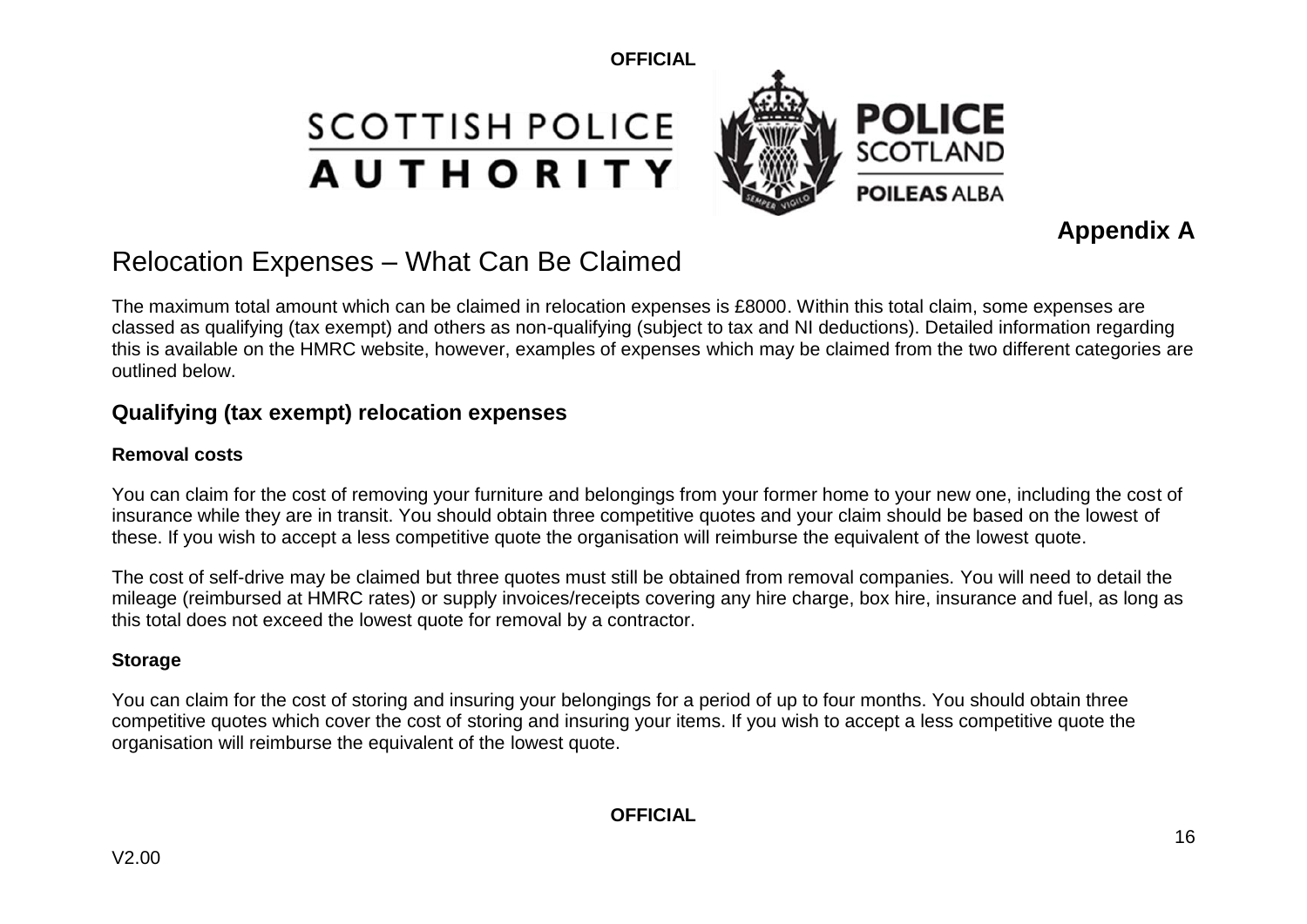### **Temporary accommodation allowance**

If you are unable to relocate immediately and need temporary accommodation you are entitled to claim either:

- overnight B&B accommodation for five nights per week, for the first four weeks following appointment to the new role, at a maximum rate of £25 per night. After four weeks, you may claim a weekly rate of £100 for a period of up to three months;
- property rental fees up to a maximum of £450 per month for a period of up to four months.

## **Legal and other fees**

You may claim all reasonable costs including mortgage redemption fees and estate agents' fees in connection with the sale of your property. You may claim for assistance with legal fees if an attempt to purchase a property has been unsuccessful as long as the total claim is within the £8000 maximum. You may also claim reasonable costs connected to the property purchase such as survey and mortgage fees, including stamp duty. All claims must be fully supported by original invoices or receipts.

### **Disturbance costs**

You may claim reimbursement for telephone connections, school fees and **non-transferrable** curtains, fixtures and fittings, floor coverings and essential gas and electrical appliances. You may not claim for electrical entertainment equipment such as TVs, mobile phones, tablets, PCs, radios, CD/DVD/Blue Ray players etc.

## **Taxable relocation expenses**

The organisation allows the following types of expenses to be claimed within the maximum total of £8000 but they are subject to deduction of tax and NI. All claims must be fully supported by original invoices or receipts.

Re-direction of mail and council tax bills (where duplicated) and cost of buying new school uniforms.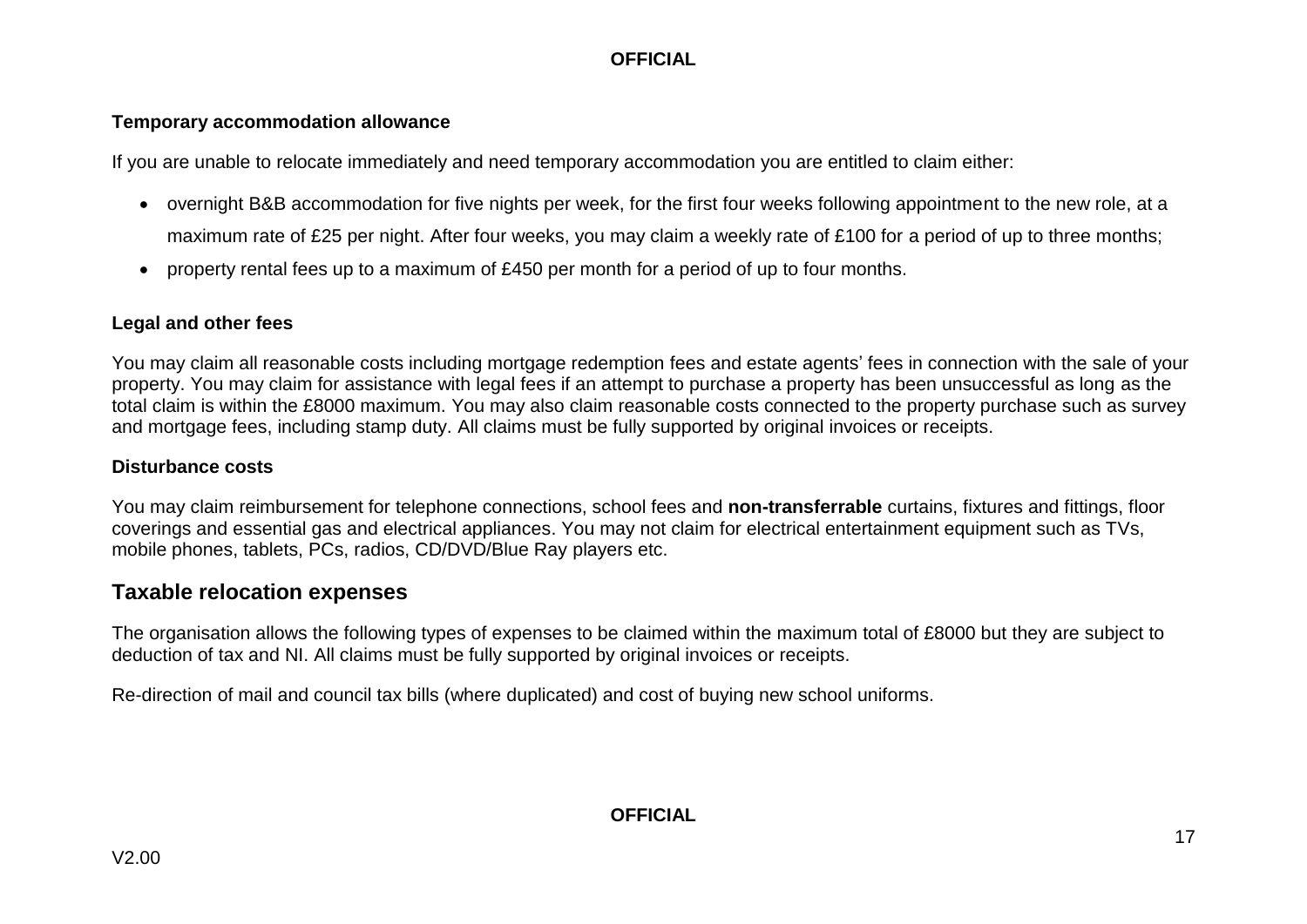## **SCOTTISH POLICE AUTHORITY**



**Appendix B**

Process Map – Relocation following organisational change

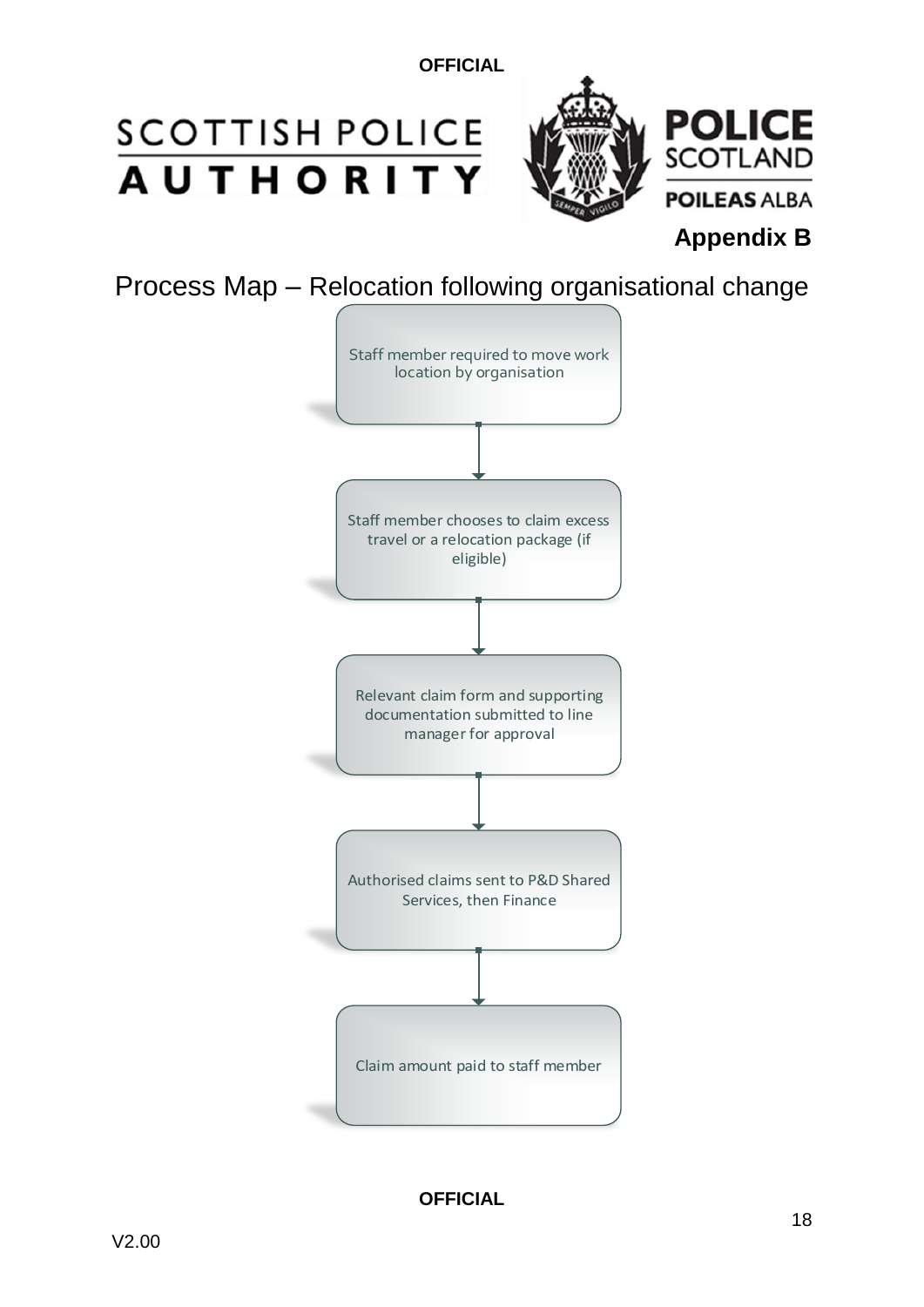# **SCOTTISH POLICE**<br>**AUTHORITY**



Process Map – Redeployment Pool